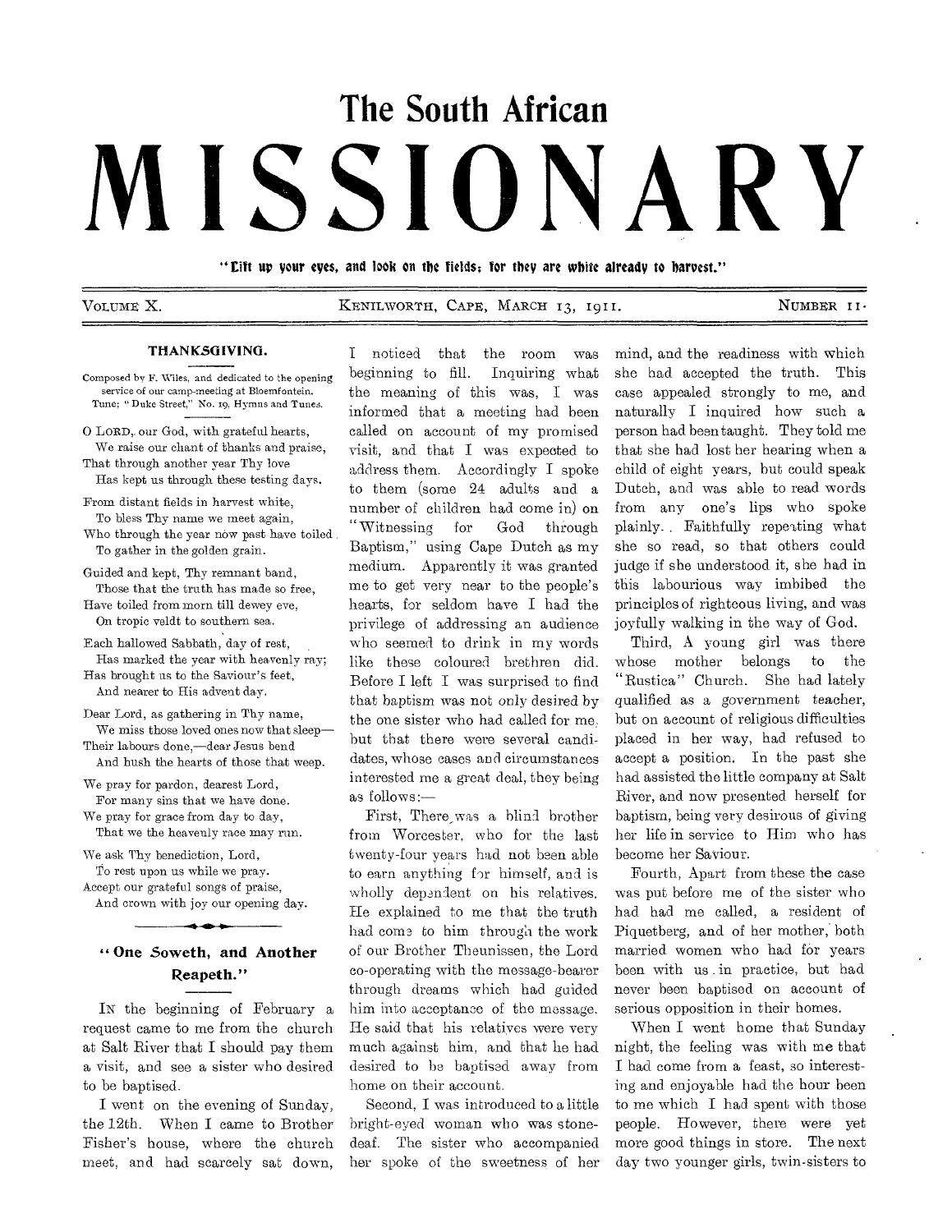the young teacher, likewise requested baptism, and were both accepted. This made seven cases in all, representing faithful work for the Lord and His kingdom on the part of several whom God may in mercy credit for what they have done in trying to bring these souls into the fold of Christ.

Baptism was fixed for the evening of Friday, February 24th, at the "Rustica" Chapel. All came, and were solemnly buried with Jesus. The girl-teacher, after the candidates, all becomingly robed, had mounted the platform to make confession of their faith before God and His people, addressed the gathering, and gave a brief yet most satisfactory account of her desire to be baptised. After her spoke the blind man. Then did the mother and her daughter reply to the questions that were asked, and made mention of the difficulties under which they adhered to the faith. After them the twins kneeled down together asking the Saviour to accept them. Last of all the deaf woman bowed in prayer, and the entire congregation lifted up their hearts to the Saviour who accepts the deaf and the blind, the lame and the halting. Then, while the choir sang in the chapel, the audience went down to the baptistry, and witnessed the act prescribed by the Saviour as a seal of faith, and an introduction to a new life.

To add to the pathos of the proceedings, a lame man was observed sitting near the baptistry, his eyes fixed on the spectacle he had never witnessed before.

May the Saviour take to Himself all the braise and glory of events like the above described.

Those whose hearts thrill with desire for the extension of God's work in the earth, realise keenly the weight of eternal consequences of an occasion like this. It was one for the renewal of vows, the clearing away of doubts, of decisions formed, and impressions received that will never fade away. Many who are

not believers stood at the edge of the water as it waved to and fro over the immersed bodies, their faces plainly betraying the power of the voice of God secretly appealing to them to also follow in the Master's foot-steps. May He who is mighty follow up the work, gathering more glory to His own dear name!

HUBERTUS ELFFERS.

### **School Work in Nyasaland.**

WE had arranged for a special council of our native teachers at the main station to be held January 13- 16. It was also planned to celebrate the ordinances of the sacrament at the same time, and we hoped a baptism service could be . held for some candidates who have been receiving instruction two or more years. Notices were sent to our teachers in the out-schools, and all came except four at the new school lately opened by Mrs. Rogers, and six at our Monekera out-station who failed to receive the notice. It was not thought best to call the teachers from the school which was only well begun. And we now see that this was wise, as the school has grown from forty-five at the opening to about ninety at last report.

The teachers in heathen villages find a strong tide of wicked customs and practices to work against, and we like to gather them in to the main station two or three times a year for communion with the church. Thus they are greatly strengthened and encouraged. It is our plan to send "them out two and two," and if the school is large or perhaps two schools near together, even three or four go, some of them being beginners under a head teacher. The teachers of near-by schools usually meet together on Sabbaths, and they always gather the-people for Sabbath-school and preaching. Some of our European workers try to make a visit to each out-school once a month. Unfortunately we are not always able to accomplish this desirable end, on

account of other duties or sickness.

At the time of our special January meeting, we had cause to appreciate fully the help of another brother on the station, namely Brother Ellingworth. Mrs. Rogers experienced about the worst attack of fever that she has yet suffered, which began two days before the appointed meetings and continued until the meeting closed. On the 17th we were obliged to send her to Blantyre in a machila for the higher altitude. The fever finished with congestion of the brain which no person, apparently, could live through for many days. This experience forces upon us the necessity of having a cottage in Blantyre, or at some other favourable place, for a refuge in sickness. Such a place would save more than its cost in a few years' time. At present the only place we can go is to a hospital or a hotel, where the expense is from ten to twelve shillings a day. As near as I can estimate, without going into the accounts, our workers have paid about £50 in this way during the past four years. £50 would build a nice cottage, and furnish it with plain necessities. It is probable that we could get some income from renting it a part of the year.

At the ordinance service twentysix members, besides Europeans, took part. They seemed to realise the meaning of this sacred service. Many members-are scattered at their homes this time of the year, and some twenty or more live at Monekera sixty miles away. We hope to celebrate the ordinance at that place soon. In council with our teachers we have planned some changes in the school terms which we believe will add very much to the success of our educational efforts. Instead of one long term running through the fever season, we have arranged for two terms, one of them particularly for the training of teachers, with our long vacation during November, December, and January, which are the very hot, trying months, as also the native planting time.

It will be necessary to bring about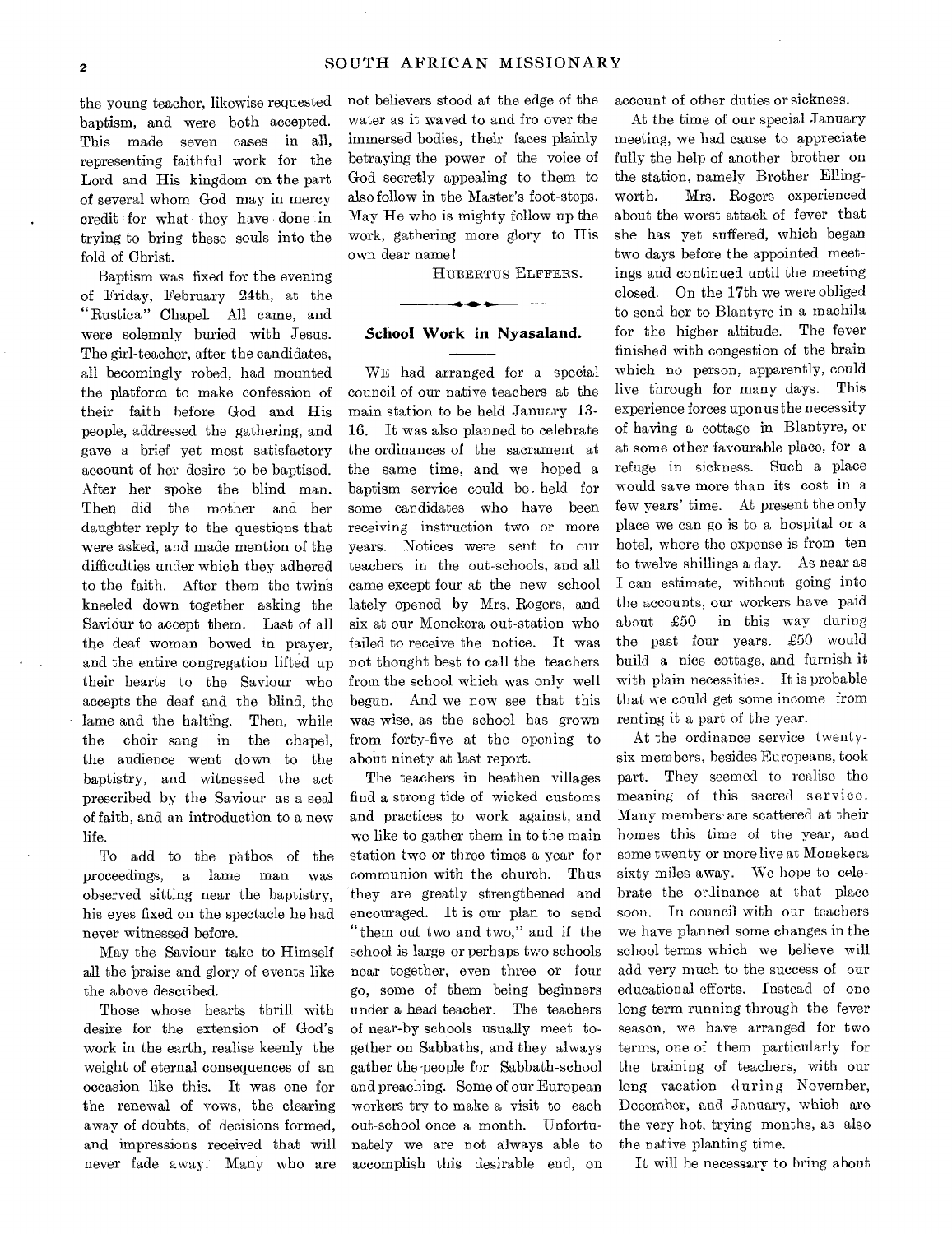these changes gradually which we shall do during this year. In 1912, all working as planned, our school terms will be conducted as follows:—

a. February, March, April, Teachers Training School . . . Three months. The whole of these three months are to he given to those preparing for teaching, and the better training of those already teaching.

b. May to October, Village Out-Schools, and Anglo-Vernacular School at Main Station . . . Six months.

c. November to January, General Vacation . . Three months. During this vacation period, some teachers will go to their homes from 100 to 200 or 300 miles to preach among their villages. All students who want work for earning tax money, etc., will be given work at regular wages in our cotton fields and other industries, as these three months are the time of hoeing and planting. This plan will also leave the European workers free to oversee industries, and for those who need rest or change to have it without breaking into their school duties.

There are also other advantages which those in the field will appreciate. It is not unlikely that these changes may reduce the number in our schools temporarily, but we are very sure that ultimately the attendance will be increased thereby. We trust it will be as the time of gathering and concentrating the various units of a great army preparatory to the final charge,—in this case upon heathen superstition. in this part of Central Africa. For this we pray and invite you, our readers, to pray sincerely. J. C. ROGERS.

#### Canvassers' Letters.

[The following letters were received by our Missionary Agent, Brother Clark. He evidently thought these too good to enjoy alone, and so say we. " Pass on it " is our motto.— *Editor]* 

This was my experience to-day in my canvassing work. It happened that I passed a one-roomed tin shanty

# Weekly Report of Book and Paper Sales.

|                  |            | The paper Work.                                                         |                            |         |    |
|------------------|------------|-------------------------------------------------------------------------|----------------------------|---------|----|
| <b>NAME</b>      | TERRITORY  | Natal=Transvaal Conference, for week ending February 24, 1911.<br>PAPER | NO. SOLD   VALUE OF PAPERS |         |    |
| Mission Company, | Jo'burg,   | Miscellaneous                                                           | 314                        | 6 15 0  |    |
| Totals.          | Agents, 1  |                                                                         | . 314                      | £6 15 0 |    |
|                  |            | Cape Colony Conference, for week ending February 24, 1911.              |                            |         |    |
| M. E. Smith.     | Claremont. | Miscellaneous                                                           | 12                         |         | £6 |

|                                                                |                                   | The Book Work. |     |          |      |          |         |     |        |              |          |              |          |          |
|----------------------------------------------------------------|-----------------------------------|----------------|-----|----------|------|----------|---------|-----|--------|--------------|----------|--------------|----------|----------|
| Natal-Transvaal Conference, for week ending February 24, 1911. |                                   |                |     |          |      |          |         |     |        |              |          |              |          |          |
| PLACE 1<br>NAME                                                | BOOK   HRS   ORDS   VALUE   HELPS |                |     |          |      |          |         |     | TOTALS |              |          |              | DEL'D    |          |
| Mission Company, Jo'burg, S.P.                                 |                                   | 147            | 156 | 40       | 3    | 6        | $9\,10$ | 9   |        | 49 14        | - 3      |              | 1 19     | $\Omega$ |
| E. Enochson, Boksburg,                                         | P.P.                              | 21             | 7.  |          | 6 19 | 6        |         |     |        | 6 19         | -6       |              |          |          |
| H. Schmidt, Maritzburg,                                        | B. R.                             | 34             | 8   |          | 712  | -0       |         |     |        | 712          | -0       |              |          |          |
| T. G. Crouch, Pretoria,                                        | D. & R. 28                        |                | 11  | 11       | з    | -6       |         |     |        | $11 \quad 3$ | -6       | $\mathbf{1}$ | 1        | -0       |
| Totals.<br>Agents, 4                                           |                                   | 231            | 182 | $£65$ 18 |      | 6        | $£9$ 10 | -9  | £75    | 9            | 3        | £3           | 0        | 0        |
| Cape Colony Conference, for week ending February 24, 1911.     |                                   |                |     |          |      |          |         |     |        |              |          |              |          |          |
| J. F. Terry, Longlands,                                        | P.P.                              | 32             | 2   | 1        | 5    | $\Omega$ |         |     |        | 5            | $\Omega$ | 29           | 15       | 6        |
| P. E. Frost, East London, P. G.                                |                                   | 15             | 3   |          | 2 19 | $\Omega$ | 1 16    | - 0 |        | 415          | $\Omega$ |              | 4        | 6        |
| H. J. P. Dwyer, Overex,                                        |                                   | 70             |     | 4        | 0    | $\Omega$ |         |     | 4      | ∩            | $\Omega$ | 4            | $\Omega$ | -0       |

Totals, Agents, 3 117 5 8 4 0 1 16 0 £10 0 0 £33 19 0

at least half a dozen times, waiting for a favourable opportunity to canvas two Zulu boys who were staying in that room. To-day at dinner time I felt impressed to pass that little room again to see whether I could not bring a copy of *Christ Our Saviour* to those men in their own language. I noticed that the door was open and I went in and told them my mission, showing them the copy I had in hand. Their faces cheered up and one said, " I dreamed last night that God sent an `umfundisi'—teacher, to me with such a book ; am certain that this is the book." The other immediately followed by saying, "I have seen you pass here several times and wondered every time what you had with you, and why you were passing here." I told them then that I knew now that it was the Spirit of God that impressed me to call on them and was certain that God wanted them to receive a rich blessing from reading these books. The result of this was that T took five orders, two *Seer of Patinos* and three *Christ Our Saviour*  in Zulu. We cannot afford to skip a

single room without giving its inmates an opportunity of becoming acquainted with the truth for this time. We must faithfully sow the seed and God will give the increase.

#### JOHN J. BIRKENSTOCK.

It will soon be two months since I started my work here in Johannesburg, and I have enjoyed it very much so far. Sometimes when I have done very poorly, I have felt like going home, for I know the others have all done better than I, and it makes me feel disheartened. Then I try to think what was the cause of my failure. I went to every house and did my best, and yet I have failed and it still puzzles me. I try to hide my feelings when I have failed, but sometimes I can't.

My courage is strong in the Lord. He has blessed me more than I deserve. I want to press on to the end. JOEY GRADWELL.

SINGLE Beds and new Mattresses can be rented at Bloemfontein for the camp-meeting at five shillings.